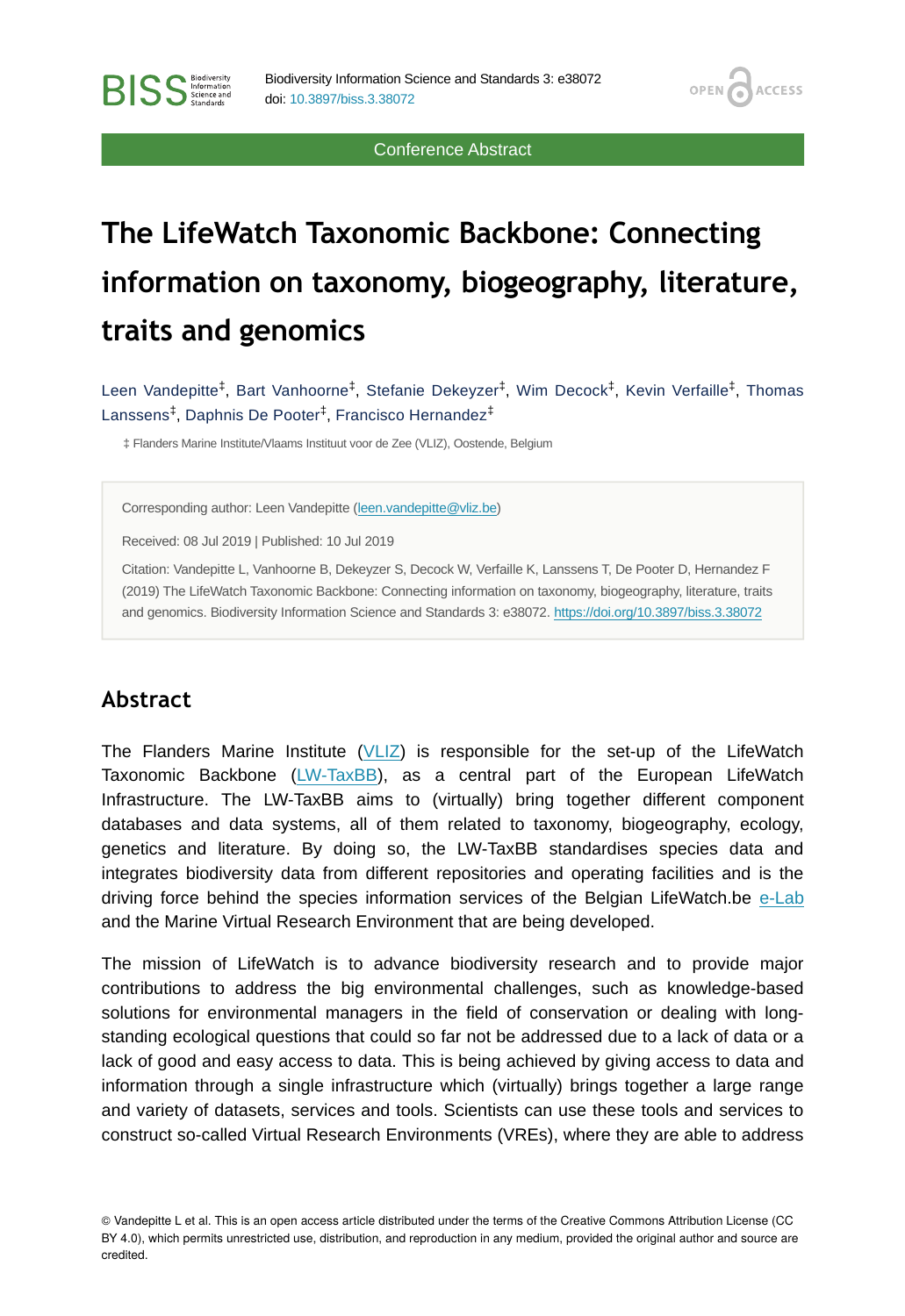specific questions related to biodiversity research, including e.g. topics related to conservation. They are not only offered an environment with unlimited computer and data storage capacity, but there is also transparency at all stages of the research process and the generic application of the e-infrastructure opens the door towards more inter- and multidisciplinary research.

The LW-TaxBB – virtually - brings together different component databases and data systems, dealing with five major components: (1) taxonomy, through regional, national, European, global and thematic databases, (2) biogeography, based on databases dealing with species occurrences, (3) ecology, in the form of species-specific traits, (4) genetics and (5) literature, by linking all available information to the relevant sources and through tools that can intelligently search this literature.

The LifeWatch Taxonomic Backbone is a two-way street: besides using the tools and functionalities it is offering – which are often developed based on identified needs within the scientific community -, scientists can also contribute themselves to make it more complete. Feedback on all available data and information (e.g. taxonomy and traits) is highly appreciated and communicated with the experts involved in the different component databases. All distribution information collected by individual scientists can become part of the biogeographic component of this backbone, by contributing occurrence data to the system.

Through the LW-TaxBB, users benefit in several ways, amongst others by:

- Easy access to data and information to a variety of resources
- The opportunity to quality control their own data, by cross-checking with data available through the LW-TaXBB
- Free and easy access to a wide range of data services and web services
- Possibility to combine available services into workflows, and link several systems together

Major components of the LW-TaxBB are – amongst others - the World Register of Marine Species [\(WoRMS](http://www.marinespecies.org)) and the European node of the Ocean Biogeographic Information System [\(EurOBIS\)](http://www.eurobis.org). WoRMS is an authoritative classification and catalogue of marine names currently containing 233,275 accepted marine species. EurOBIS publishes distribution data on marine species, collected within European marine waters or collected by European researchers outside European marine waters and currently contains 24.8 million distribution records. Both these systems have a strong link and collaboration agreements with international initiatives such as e.g. the Catalogue of Life  $(CoL)$  $(CoL)$ , the Ocean Biogeographic Information System ([OBIS](https://obis.org/)) and the Global Biodiversity Information System ([GBIF\)](https://www.gbif.org/) and aim to collaborate with other ESFRIs such as [DiSSCO a](https://dissco.eu/)nd [ELIXIR.](https://elixir-europe.org/)

#### **Keywords**

taxonomy, biogeography, literature, traits, genetics